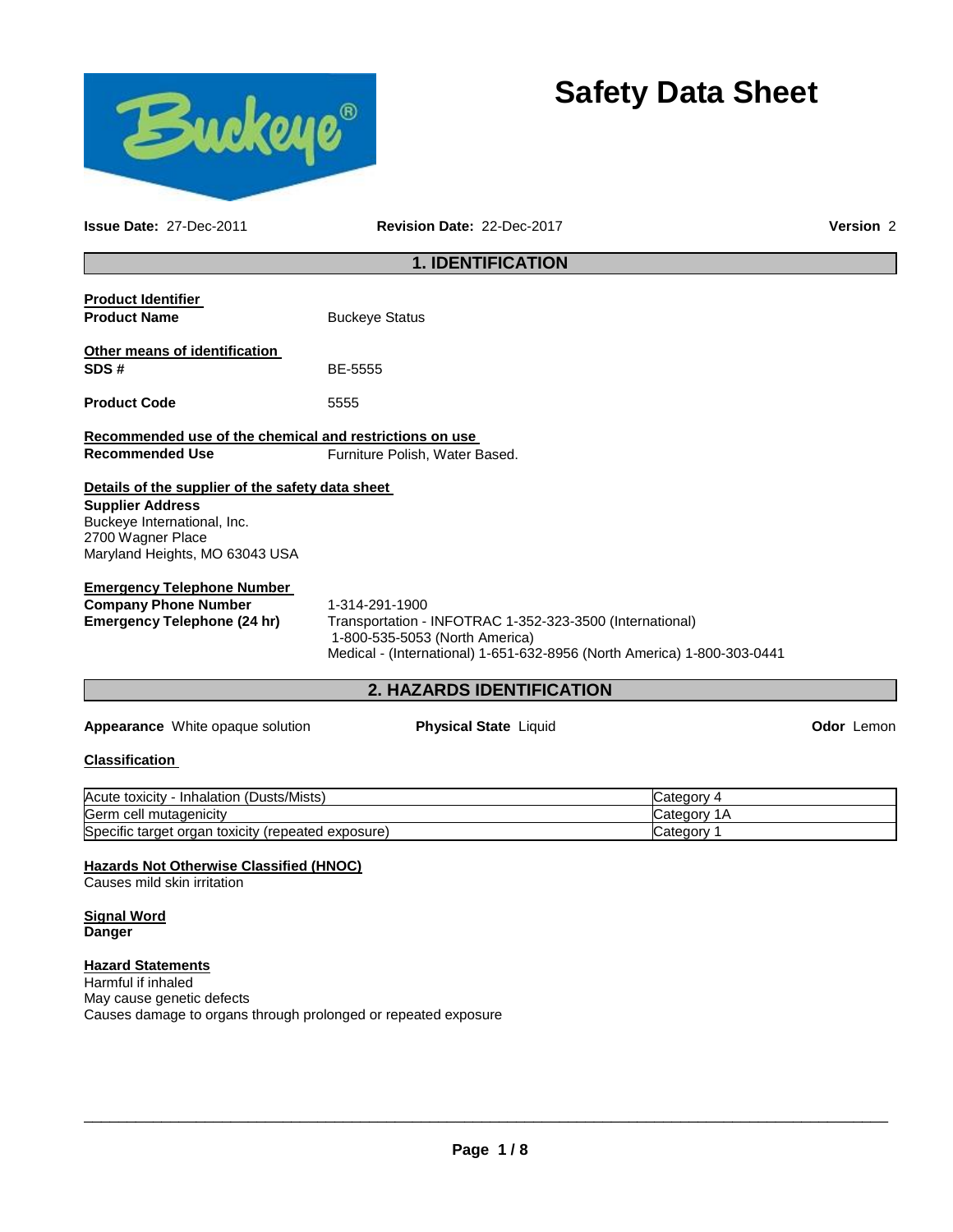

### **Precautionary Statements - Prevention**

Obtain special instructions before use Do not handle until all safety precautions have been read and understood Use personal protective equipment as required Use only outdoors or in a well-ventilated area Do not breathe dust/fume/gas/mist/vapors/spray Wash face, hands and any exposed skin thoroughly after handling Do not eat, drink or smoke when using this product

#### **Precautionary Statements - Response**

If exposed or concerned: Get medical advice/attention IF INHALED: Remove victim to fresh air and keep at rest in a position comfortable for breathing

#### **Precautionary Statements - Storage**

Store locked up

#### **Precautionary Statements - Disposal**

Dispose of contents/container to an approved waste disposal plant

### **3. COMPOSITION/INFORMATION ON INGREDIENTS**

| <b>Chemical Name</b>      | <b>CAS No</b> | Weight-% |
|---------------------------|---------------|----------|
| Mineral Spirits (Rule 66) | 8052-41-3     | ςσ       |
| Hexylene glycol           | 107-41-5      |          |

\*\*If Chemical Name/CAS No is "proprietary" and/or Weight-% is listed as a range, the specific chemical identity and/or percentage of composition has been withheld as a trade secret.\*\*

### **4. FIRST-AID MEASURES**

#### **First Aid Measures**

| <b>General Advice</b> | Provide this SDS to medical personnel for treatment.                                                                                      |
|-----------------------|-------------------------------------------------------------------------------------------------------------------------------------------|
| <b>Eye Contact</b>    | Rinse immediately with plenty of water, also under the eyelids, for at least 15 minutes.<br>Consult a physician.                          |
| <b>Skin Contact</b>   | Wash off immediately with plenty of water for at least 15 minutes.                                                                        |
| <b>Inhalation</b>     | IF INHALED: Remove victim to fresh air and keep at rest in a position comfortable for<br>breathing.                                       |
| Ingestion             | Give two large glasses of water. Do NOT induce vomiting. Never give anything by mouth to<br>an unconscious person. Get medical attention. |

#### **Most important symptoms and effects**

| Symptoms | Harmful if inhaled. Causes mild skin irritation. Causes damage to organs through prolonged |
|----------|--------------------------------------------------------------------------------------------|
|          | or repeated exposure.                                                                      |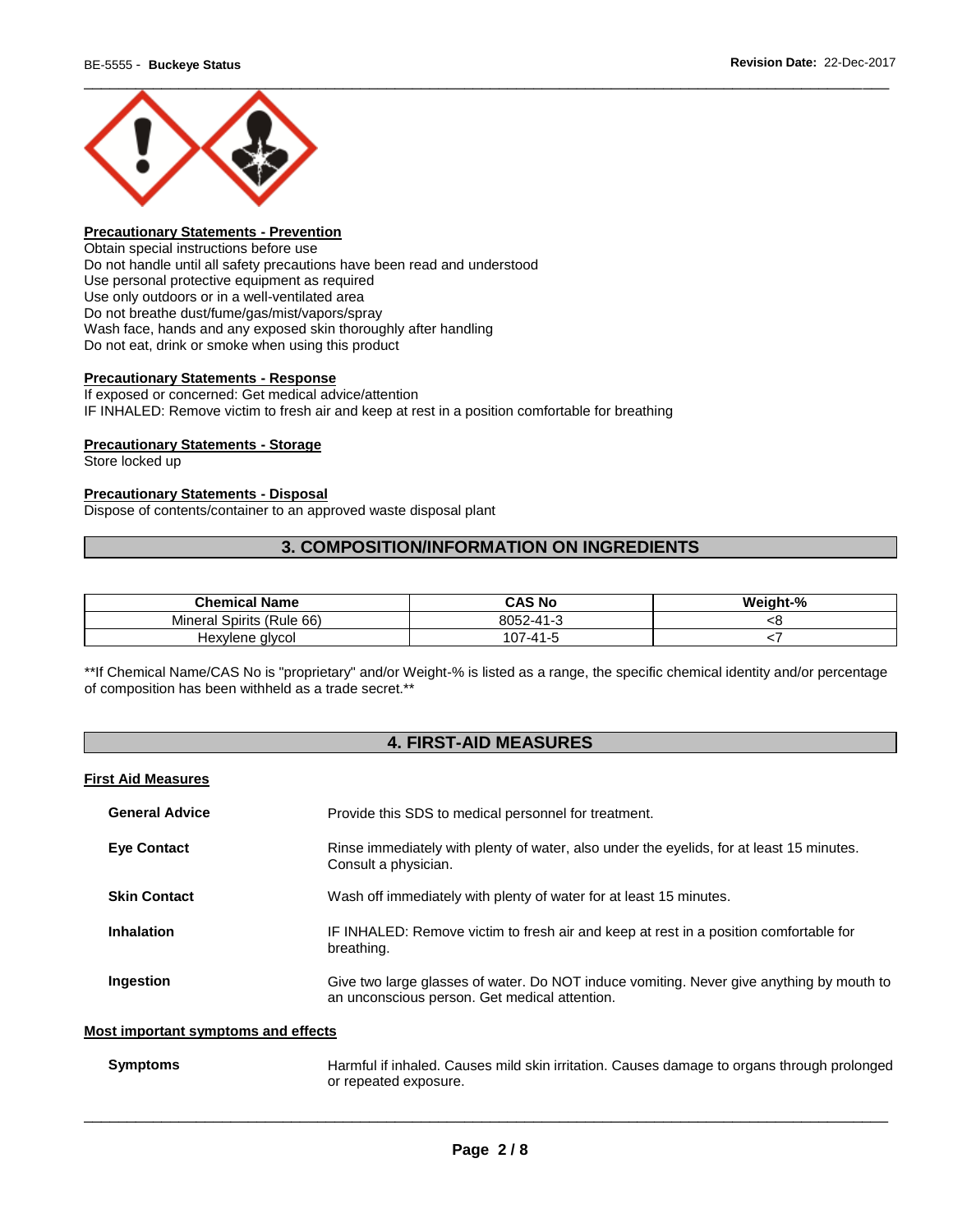#### **Indication of any immediate medical attention and special treatment needed**

**Notes to Physician**  Treat symptomatically.

### **5. FIRE-FIGHTING MEASURES**

\_\_\_\_\_\_\_\_\_\_\_\_\_\_\_\_\_\_\_\_\_\_\_\_\_\_\_\_\_\_\_\_\_\_\_\_\_\_\_\_\_\_\_\_\_\_\_\_\_\_\_\_\_\_\_\_\_\_\_\_\_\_\_\_\_\_\_\_\_\_\_\_\_\_\_\_\_\_\_\_\_\_\_\_\_\_\_\_\_\_\_\_\_

#### **Suitable Extinguishing Media**

Use extinguishing measures that are appropriate to local circumstances and the surrounding environment.

**Unsuitable Extinguishing Media** Not determined.

#### **Specific Hazards Arising from the Chemical**

Not determined.

**Hazardous Combustion Products** Carbon oxides. Silicon oxides.

#### **Protective equipment and precautions for firefighters**

As in any fire, wear self-contained breathing apparatus pressure-demand, MSHA/NIOSH (approved or equivalent) and full protective gear.

### **6. ACCIDENTAL RELEASE MEASURES**

#### **Personal precautions, protective equipment and emergency procedures**

| <b>Personal Precautions</b>                          | Use personal protective equipment as required.        |  |
|------------------------------------------------------|-------------------------------------------------------|--|
| <b>Environmental Precautions</b>                     | See Section 12 for additional Ecological Information. |  |
| Methods and material for containment and cleaning up |                                                       |  |

| <b>Methods for Containment</b> | Prevent further leakage or spillage if safe to do so.                                                                                                                                                      |
|--------------------------------|------------------------------------------------------------------------------------------------------------------------------------------------------------------------------------------------------------|
| <b>Methods for Clean-Up</b>    | Pick up with mop, wet/dry vac, or absorbent material. Rinse area with clear water and allow<br>floor to dry before allowing traffic. Dispose of contents/container to an approved waste<br>disposal plant. |

### **7. HANDLING AND STORAGE**

#### **Precautions for safe handling**

**Advice on Safe Handling** Obtain special instructions before use. Do not handle until all safety precautions have been read and understood. Use personal protective equipment as required. Use only outdoors or in a well-ventilated area. Do not breathe dust/fume/gas/mist/vapors/spray. Wash face, hands, and any exposed skin thoroughly after handling. Do not eat, drink or smoke when using this product.

#### **Conditions for safe storage, including any incompatibilities**

| <b>Storage Conditions</b> | Keep container tightly closed and store in a cool, dry and well-ventilated place. Protect from<br>extreme temperatures. Keep locked up and out of reach of children. |
|---------------------------|----------------------------------------------------------------------------------------------------------------------------------------------------------------------|
| Incompatible Materials    | Do not mix with chlorinated detergents (bleach).                                                                                                                     |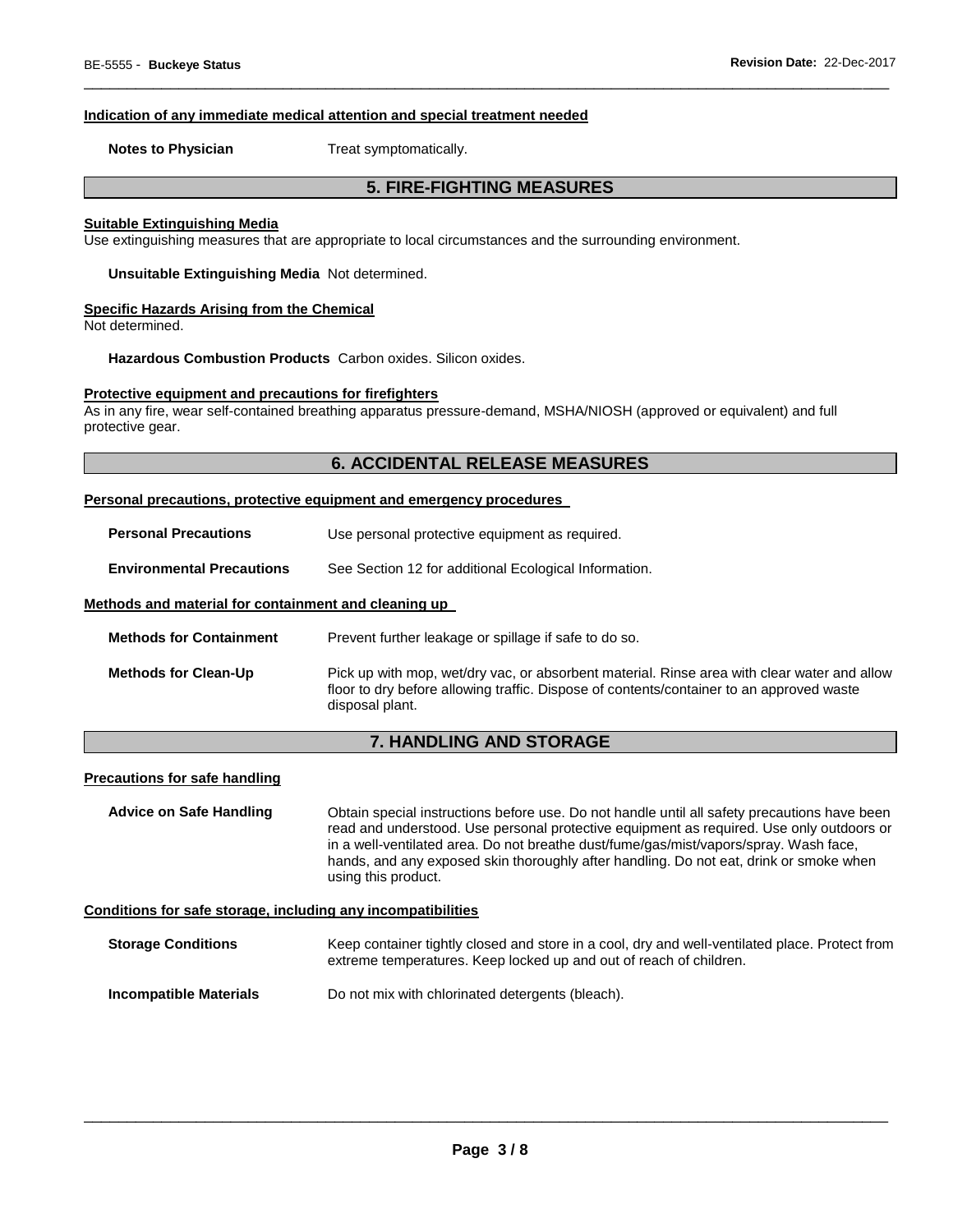## **8. EXPOSURE CONTROLS/PERSONAL PROTECTION**

\_\_\_\_\_\_\_\_\_\_\_\_\_\_\_\_\_\_\_\_\_\_\_\_\_\_\_\_\_\_\_\_\_\_\_\_\_\_\_\_\_\_\_\_\_\_\_\_\_\_\_\_\_\_\_\_\_\_\_\_\_\_\_\_\_\_\_\_\_\_\_\_\_\_\_\_\_\_\_\_\_\_\_\_\_\_\_\_\_\_\_\_\_

#### **Exposure Guidelines**

| <b>Chemical Name</b>      | <b>ACGIH TLV</b>        | <b>OSHA PEL</b>                     | <b>NIOSH IDLH</b>                     |
|---------------------------|-------------------------|-------------------------------------|---------------------------------------|
| Mineral Spirits (Rule 66) | TWA: 100 ppm            | TWA: 500 ppm                        | IDLH: 20000 mg/m <sup>3</sup>         |
| 8052-41-3                 |                         | TWA: 2900 mg/m <sup>3</sup>         | Ceiling: $1800 \text{ mg/m}^3$ 15 min |
|                           |                         | (vacated) TWA: 100 ppm              | TWA: $350 \text{ mg/m}^3$             |
|                           |                         | (vacated) TWA: $525 \text{ mg/m}^3$ |                                       |
| Hexylene glycol           | Ceiling: 25 ppm         | (vacated) Ceiling: 25 ppm           | Ceiling: 25 ppm                       |
| $107 - 41 - 5$            |                         | (vacated) Ceiling: 125 mg/m $3$     | Ceiling: 125 mg/m <sup>3</sup>        |
| Triethanolamine           | TWA: $5 \text{ mg/m}^3$ |                                     |                                       |
| 102-71-6                  |                         |                                     |                                       |

### **Appropriate engineering controls**

| <b>Engineering Controls</b>     | Apply technical measures to comply with the occupational exposure limits. Showers.<br>Eyewash stations. Ventilation systems.        |
|---------------------------------|-------------------------------------------------------------------------------------------------------------------------------------|
|                                 | Individual protection measures, such as personal protective equipment                                                               |
| <b>Eye/Face Protection</b>      | Wear safety glasses or goggles to protect against exposure. Refer to 29 CFR 1910.133 for<br>eye and face protection regulations.    |
| <b>Skin and Body Protection</b> | Wear protective gloves. Refer to 29 CFR 1910.138 for appropriate skin and body<br>protection.                                       |
| <b>Respiratory Protection</b>   | No protective equipment is needed under normal use conditions. Refer to 29 CFR 1910.134<br>for respiratory protection requirements. |

**General Hygiene Considerations** Handle in accordance with good industrial hygiene and safety practice. Wash face, hands and any exposed skin thoroughly after handling.

### **9. PHYSICAL AND CHEMICAL PROPERTIES**

#### **Information on basic physical and chemical properties**

| <b>Physical State</b><br><b>Appearance</b><br>Color                                                                                                                                                                                       | Liquid<br>White opaque solution<br>White                                                                                           | Odor<br><b>Odor Threshold</b> | Lemon<br>Not determined |
|-------------------------------------------------------------------------------------------------------------------------------------------------------------------------------------------------------------------------------------------|------------------------------------------------------------------------------------------------------------------------------------|-------------------------------|-------------------------|
| <b>Property</b><br>рH<br><b>Melting Point/Freezing Point</b><br><b>Boiling Point/Boiling Range</b><br><b>Flash Point</b>                                                                                                                  | Values<br>$7.4 + (-0.2)$<br>Not determined<br>100 °C / 212 °F<br>None                                                              | Remarks • Method              |                         |
| <b>Evaporation Rate</b><br><b>Flammability (Solid, Gas)</b><br><b>Upper Flammability Limits</b><br><b>Lower Flammability Limit</b><br><b>Vapor Pressure</b><br><b>Vapor Density</b><br><b>Specific Gravity</b><br><b>Water Solubility</b> | 1.0<br>Liquid- Not Applicable<br>Not determined<br>Not determined<br>Not determined<br>Not determined<br>0.98<br>Miscible in water | (Water = 1)                   |                         |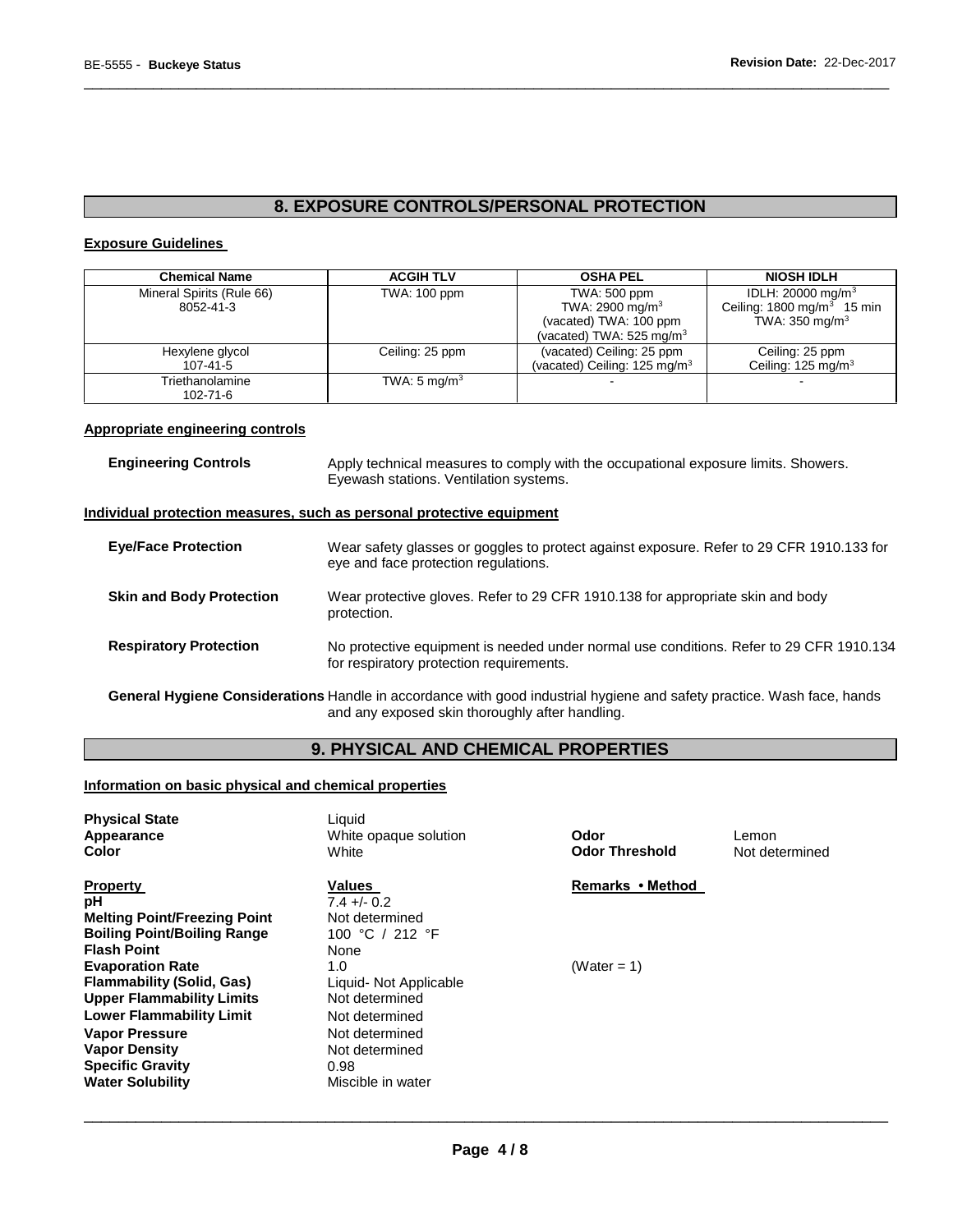| Solubility in other solvents     |  |
|----------------------------------|--|
| <b>Partition Coefficient</b>     |  |
| <b>Auto-ignition Temperature</b> |  |
| <b>Decomposition Temperature</b> |  |
| <b>Kinematic Viscosity</b>       |  |
| <b>Dynamic Viscosity</b>         |  |
| <b>Explosive Properties</b>      |  |
| <b>Oxidizing Properties</b>      |  |
| <b>Additional Information</b>    |  |

**Not determined Not determined Not determined Not determined Not determined Not determined Not determined Not determined Additional Information** % Volatile by weight 94

### **10. STABILITY AND REACTIVITY**

\_\_\_\_\_\_\_\_\_\_\_\_\_\_\_\_\_\_\_\_\_\_\_\_\_\_\_\_\_\_\_\_\_\_\_\_\_\_\_\_\_\_\_\_\_\_\_\_\_\_\_\_\_\_\_\_\_\_\_\_\_\_\_\_\_\_\_\_\_\_\_\_\_\_\_\_\_\_\_\_\_\_\_\_\_\_\_\_\_\_\_\_\_

#### **Reactivity**

Not reactive under normal conditions.

#### **Chemical Stability**

Stable under recommended storage conditions.

#### **Possibility of Hazardous Reactions**

None under normal processing.

**Hazardous Polymerization** Hazardous polymerization does not occur.

#### **Conditions to Avoid**

Keep out of reach of children.

#### **Incompatible Materials**

Do not mix with chlorinated detergents (bleach).

#### **Hazardous Decomposition Products**

Carbon oxides. Silicon oxides.

### **11. TOXICOLOGICAL INFORMATION**

#### **Information on likely routes of exposure**

| <b>Product Information</b> |                              |
|----------------------------|------------------------------|
| <b>Eve Contact</b>         | Avoid contact with eyes.     |
| <b>Skin Contact</b>        | Causes mild skin irritation. |
| Inhalation                 | Harmful if inhaled.          |
| Ingestion                  | Do not ingest.               |

#### **Component Information**

| <b>Chemical Name</b>               | Oral LD50            | Dermal LD50                                  | <b>Inhalation LC50</b>              |
|------------------------------------|----------------------|----------------------------------------------|-------------------------------------|
| Polydimethylsiloxane<br>63148-62-9 | > 17 g/kg (Rat)      | > 2 g/kg (Rabbit)                            |                                     |
| Hexylene glycol<br>$107 - 41 - 5$  | $=$ 3692 mg/kg (Rat) | $= 8560 \mu L/kg$ (Rabbit)                   | $>$ 310 mg/m <sup>3</sup> (Rat) 1 h |
| Triethanolamine<br>102-71-6        | $= 4190$ mg/kg (Rat) | $> 16$ mL/kg (Rat) $> 20$ mL/kg (<br>Rabbit) | -                                   |

#### **Information on physical, chemical and toxicological effects**

**Symptoms** Please see section 4 of this SDS for symptoms.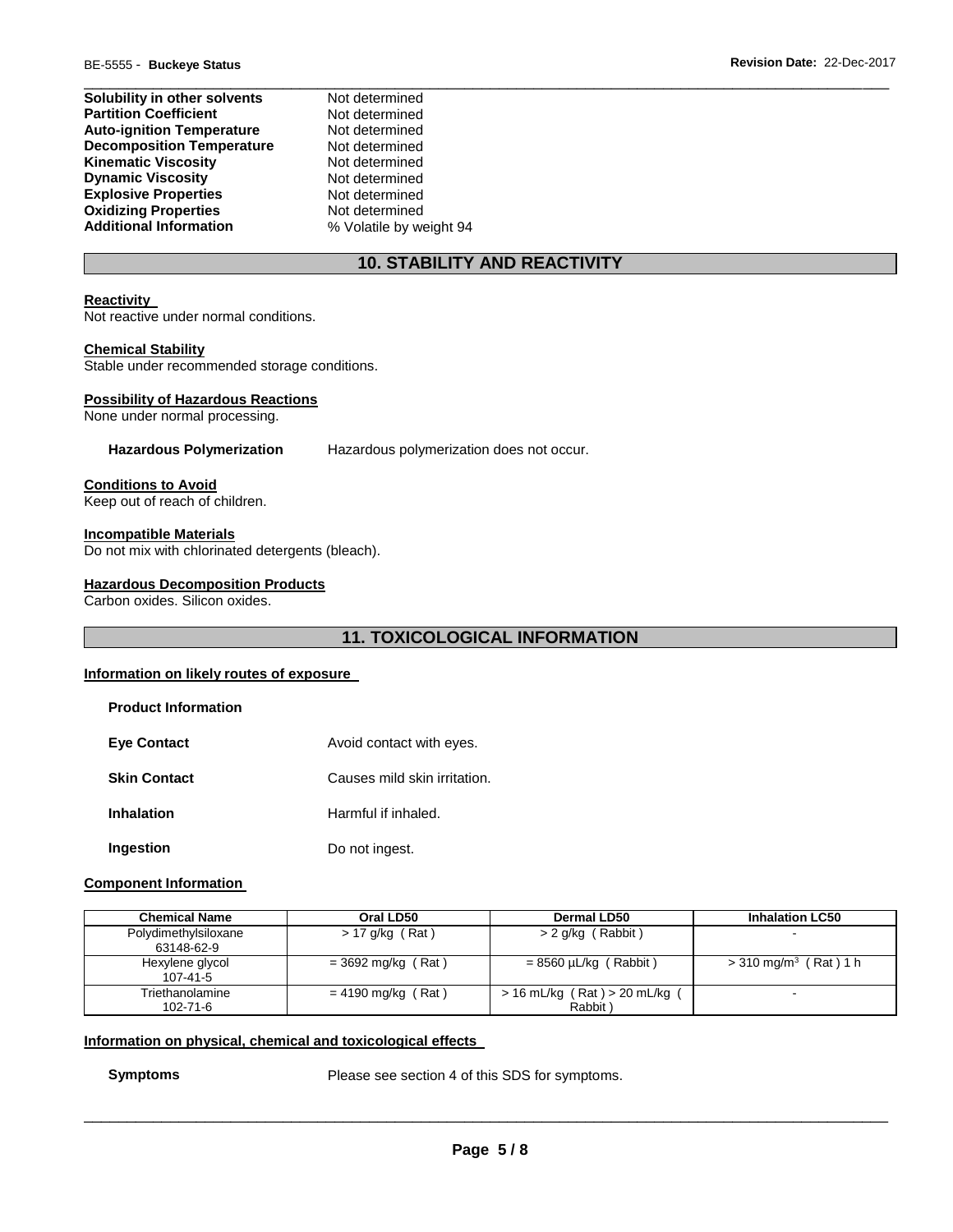#### **Delayed and immediate effects as well as chronic effects from short and long-term exposure**

**Germ cell mutagenicity** May cause genetic defects.

**Carcinogenicity Group 3 IARC components are "not classifiable as human carcinogens".** 

| <b>Chamical</b><br><b>Name</b>    | <b>ACGIH</b><br>A.<br>___ | <b>IARC</b> | A FORM<br>. | <b>OCU</b><br>אחט∪<br>$ -$ |
|-----------------------------------|---------------------------|-------------|-------------|----------------------------|
| Friethanolamine                   |                           | Group<br>   |             |                            |
| $02 - 7$<br>7 <sub>2</sub><br>1 C |                           |             |             |                            |

\_\_\_\_\_\_\_\_\_\_\_\_\_\_\_\_\_\_\_\_\_\_\_\_\_\_\_\_\_\_\_\_\_\_\_\_\_\_\_\_\_\_\_\_\_\_\_\_\_\_\_\_\_\_\_\_\_\_\_\_\_\_\_\_\_\_\_\_\_\_\_\_\_\_\_\_\_\_\_\_\_\_\_\_\_\_\_\_\_\_\_\_\_

**Legend** 

*IARC (International Agency for Research on Cancer)*

*Group 3 IARC components are "not classifiable as human carcinogens"* 

**STOT - repeated exposure** Causes damage to organs through prolonged or repeated exposure.

#### **Numerical measures of toxicity**

Not determined

### **12. ECOLOGICAL INFORMATION**

#### **Ecotoxicity**

The product is not classified as environmentally hazardous. However, this does not exclude the possibility that large or frequent spills can have a harmful or damaging effect on the environment.

#### **Component Information**

| <b>Chemical Name</b> | Algae/aquatic plants       | <b>Fish</b>                  | <b>Toxicity to</b>       | <b>Crustacea</b>          |
|----------------------|----------------------------|------------------------------|--------------------------|---------------------------|
|                      |                            |                              | microorganisms           |                           |
| Hexylene glycol      |                            | 10500 - 11000: 96 h          | $EC50 = 3038$ mg/L 5 min | 2700 - 3700: 48 h Daphnia |
| $107 - 41 - 5$       |                            | Pimephales promelas mg/L     |                          | magna mg/L EC50           |
|                      |                            | LC50 flow-through 10000: 96  |                          |                           |
|                      |                            | h Lepomis macrochirus mg/L   |                          |                           |
|                      |                            | LC50 static 10700: 96 h      |                          |                           |
|                      |                            | Pimephales promelas mg/L     |                          |                           |
|                      |                            | LC50 static 8690: 96 h       |                          |                           |
|                      |                            | Pimephales promelas mg/L     |                          |                           |
|                      |                            | LC50 flow-through            |                          |                           |
| Triethanolamine      | 216: 72 h Desmodesmus      | 10600 - 13000: 96 h          |                          | 1386: 24 h Daphnia magna  |
| $102 - 71 - 6$       | subspicatus mg/L EC50 169: | Pimephales promelas mg/L     |                          | mg/L EC50                 |
|                      | 96 h Desmodesmus           | LC50 flow-through 1000: 96   |                          |                           |
|                      | subspicatus mg/L EC50      | h Pimephales promelas mg/L   |                          |                           |
|                      |                            | LC50 static 450 - 1000: 96 h |                          |                           |
|                      |                            | Lepomis macrochirus mg/L     |                          |                           |
|                      |                            | LC50 static                  |                          |                           |

#### **Persistence/Degradability**

Not determined.

**Bioaccumulation**

Not determined.

## **Mobility**

| <b>Chemical Name</b>        | <b>Partition Coefficient</b> |
|-----------------------------|------------------------------|
| Hexylene glycol<br>107-41-5 | < 0.14                       |
| Triethanolamine             | $-2.53$                      |
| 102-71-6                    |                              |

#### **Other Adverse Effects**

Not determined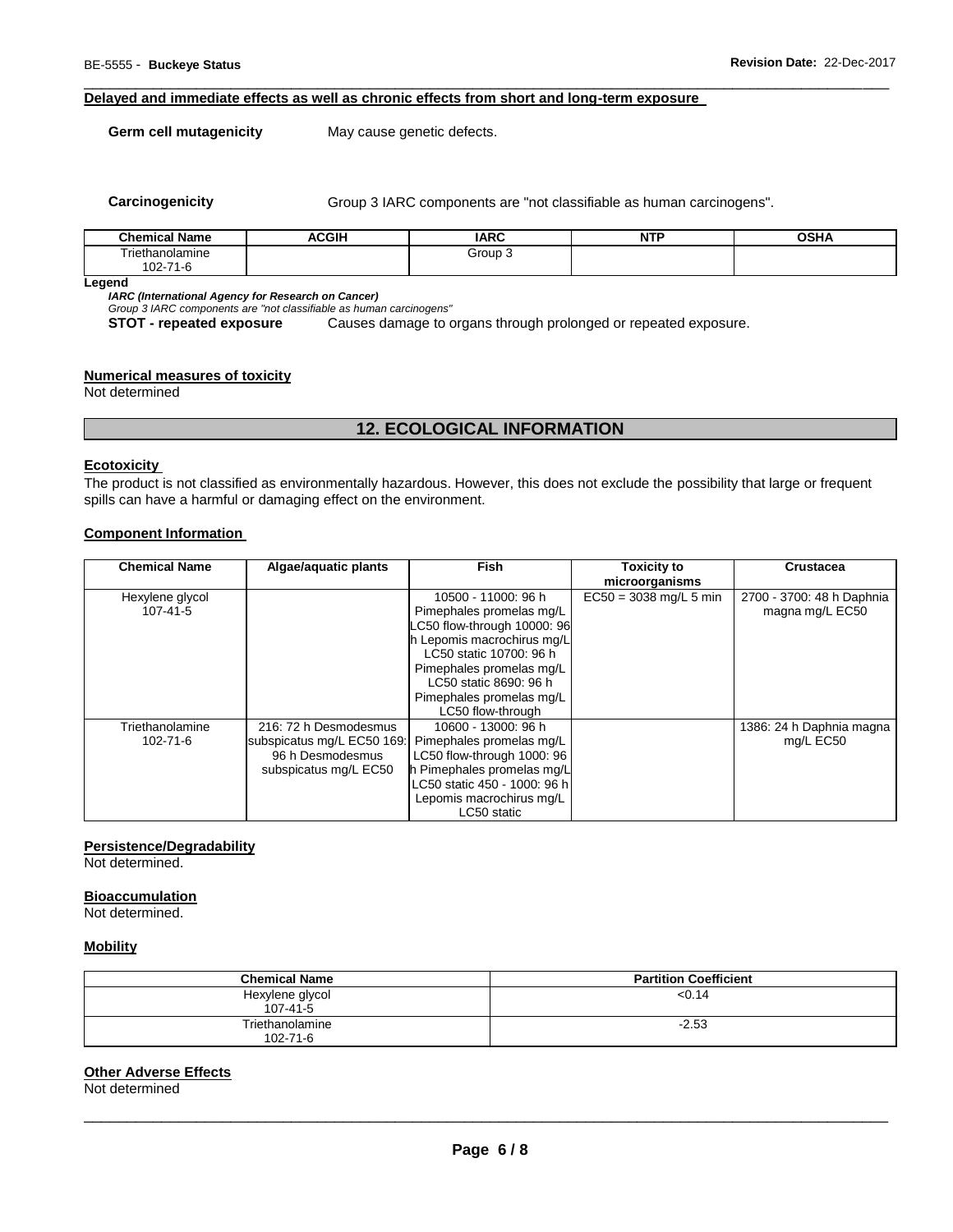| <b>13. DISPOSAL CONSIDERATIONS</b> |
|------------------------------------|

\_\_\_\_\_\_\_\_\_\_\_\_\_\_\_\_\_\_\_\_\_\_\_\_\_\_\_\_\_\_\_\_\_\_\_\_\_\_\_\_\_\_\_\_\_\_\_\_\_\_\_\_\_\_\_\_\_\_\_\_\_\_\_\_\_\_\_\_\_\_\_\_\_\_\_\_\_\_\_\_\_\_\_\_\_\_\_\_\_\_\_\_\_

#### **Waste Treatment Methods**

| <b>Disposal of Wastes</b>        | Disposal should be in accordance with applicable regional, national and local laws and<br>regulations.                         |  |  |  |  |
|----------------------------------|--------------------------------------------------------------------------------------------------------------------------------|--|--|--|--|
| <b>Contaminated Packaging</b>    | Disposal should be in accordance with applicable regional, national and local laws and<br>regulations.                         |  |  |  |  |
| <b>14. TRANSPORT INFORMATION</b> |                                                                                                                                |  |  |  |  |
| <b>Note</b>                      | Please see current shipping paper for most up to date shipping information, including<br>exemptions and special circumstances. |  |  |  |  |
| <u>DOT</u>                       | Not regulated                                                                                                                  |  |  |  |  |
| <b>ATAI</b>                      | Not regulated                                                                                                                  |  |  |  |  |
| <b>IMDG</b>                      | Not regulated                                                                                                                  |  |  |  |  |

### **15. REGULATORY INFORMATION**

#### **International Inventories**

| <b>Chemical Name</b>      | TSCA    | DSL | <b>NDSL</b> | <b>EINECS</b> | <b>ELINCS</b> | <b>ENCS</b> | <b>IECSC</b> | <b>KECL</b> | <b>PICCS</b> | <b>AICS</b> |
|---------------------------|---------|-----|-------------|---------------|---------------|-------------|--------------|-------------|--------------|-------------|
| Mineral Spirits (Rule 66) | Present |     |             | Present       |               | Present     |              | Present     |              |             |
| Hexylene glycol           | Present |     |             | Present       |               | Present     |              | Present     |              |             |

#### **Legend:**

*TSCA - United States Toxic Substances Control Act Section 8(b) Inventory* 

*DSL/NDSL - Canadian Domestic Substances List/Non-Domestic Substances List* 

*EINECS/ELINCS - European Inventory of Existing Chemical Substances/European List of Notified Chemical Substances* 

*ENCS - Japan Existing and New Chemical Substances* 

*IECSC - China Inventory of Existing Chemical Substances* 

*KECL - Korean Existing and Evaluated Chemical Substances* 

*PICCS - Philippines Inventory of Chemicals and Chemical Substances* 

*AICS - Australian Inventory of Chemical Substances* 

#### **US Federal Regulations**

#### **CERCLA**

This material, as supplied, does not contain any substances regulated as hazardous substances under the Comprehensive Environmental Response Compensation and Liability Act (CERCLA) (40 CFR 302) or the Superfund Amendments and Reauthorization Act (SARA) (40 CFR 355).

#### **SARA 313**

Section 313 of Title III of the Superfund Amendments and Reauthorization Act of 1986 (SARA). This product does not contain any chemicals which are subject to the reporting requirements of the Act and Title 40 of the Code of Federal Regulations, Part 372